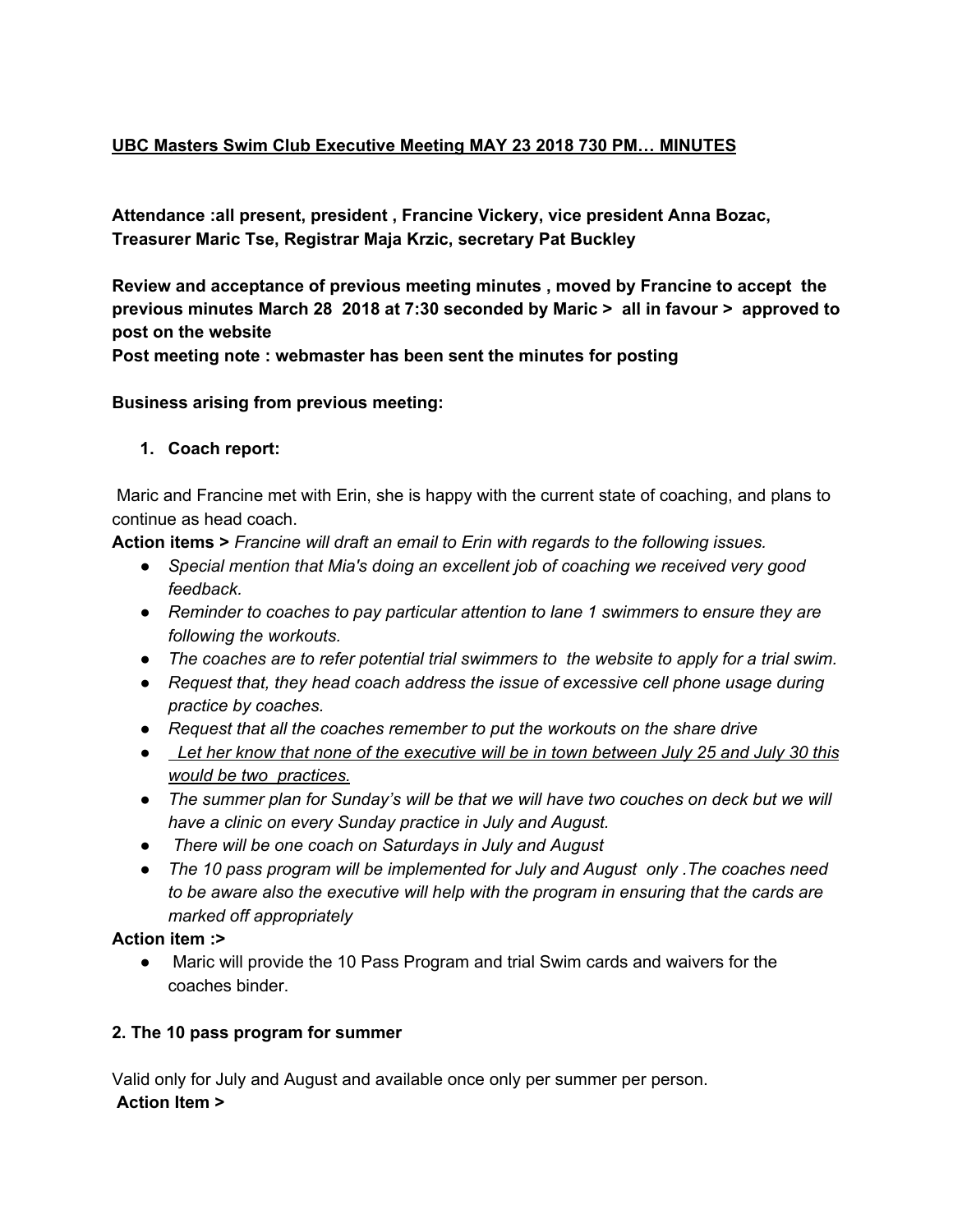*● Maja will be opening registration for the 10 pass program on June 15*

# **Action item >**

● *Francine to contact the webmaster to post information about the 10 pass program on the UBC Masters website, And also indicate that we will have a clinic on Sundays as part of the program*

Discussion ensued regarding the requirement for an MSABC fee for non-MSABC members and also to exclude the fee for those who are already MSABC members, a software modification may be required in the registration system

# **Action item**

● *Francine will be contacting David to ask how to handle this situation in the registration program*

Reminder that the executive will be helping the coaches to monitor the 10 pass program.

# **3.Vacation coverage during the summer**

The executive have shared with each other their vacation plans for the summer. Iit appears that all executive will be away between the dates of July 25 to 30th.This is two workouts. **Action item**.

*● Francine will make sure that Jessica Hardy has the cell numbers for people that will be in a cell zone ,, especially Maric as he seems to me the most consistent executive member that's here throughout the summer. Also to inform the head coach of the plans of the executive and how to contact members in the event of an emergency.*

# **Action item**

● *Executive members will put their vacation dates on the executive calendar for viewing by executive board members only*.

# **New Business:**

# **4.Insurance and waiver for visiting swimmers**

In previous meetings we decided that we would have a maximum of two weeks for guest swimmers. We reviewed the information on the website to make sure it was still appropriate. MSABC is reviewing policy and insurance regarding guest swimmers. We will request that guests swimmers contact us via our website, and the club contact will request their MSABC or equivalent swim club registration number for insurance purposes as well as the name of their club, prior to joining us for swim. MSABC does not yet have a waiver, to address these swimmers, we await MSABC 's plans.

Pat suggested we use our current waiver for guests , but the rest of the executive did not agree and felt that getting the name of the club and club number was sufficient until direction from MSABC.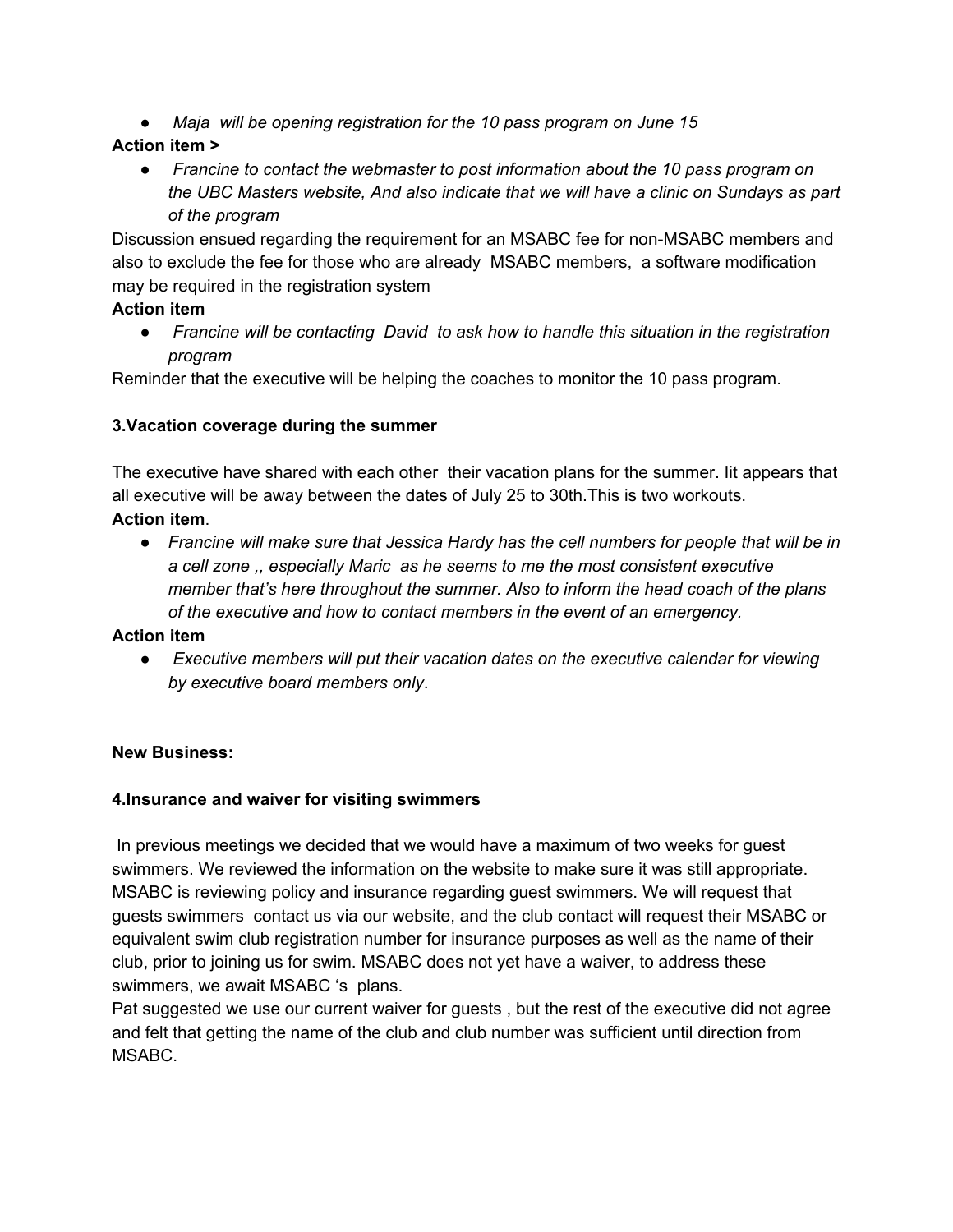**Post meeting note: The relevant section of the letter Francine received from MSABC regarding visiting swimmers who are not insured by MSABC is the following " Swimmers not covered by the BFL policy would be from Alberta, Sask, Man, NWT, PEI and presumably Nunavut. They are not covered by our policy and would have to make a claim to the Ins Provider for their provincial body. We need to tell them that before they get in. Technically we need to figure out how to ask them to prove they have insurance from their Provincial body. Roxanne did not have an answer for that one. The second group of swimmers here would be US Masters and other international swimmers. They also would have to make claims to their Associations Ins Provider. We need to tell them that. I think that we need a waiver for this group that not only matches our swimmers waiver but also one that -- Asks if they are insured by their Association (naming it). -- Informs them that they would need to make a claim to their Association's provider" Post meeting note.. Suggest re revisit this issue at the next meeting, given the above information.**

## **5.Swim times for Saturday 5 vs 4 pm ? for fall**

.

The fall request has included 4 PM for both Saturday and Sunday swimming. The pool manager indicated that this would be honored. We've decided to leave our current Saturday swims for 5:00 PM as we only have a few swims left for this season in the UBC pool for Saturday's.

#### **6.Pool issues with weekend practices, >response from pool manager**

Francine did receive a response from the pool manager although it was a quite delayed one. Francine reviewed the various issues we've had over the past couple weekends primarily that the pool was in the wrong configuration which was an issue , also the guards on deck do not seem to know what the plans are for the weekend rentals. Francine made sure that Jessica was aware of these issues and how disruptive it has been for our club to sort it out at practice time. Another issue was swimming in the competition tank with the wibit this was proven to be unacceptable and dangerous, as public swimmers were entering our lanes during our practise.

#### **7. Lane allocations and coaches for summer.**

We have five lanes in June on Tuesday and Thursdays and four lanes on the weekends for June.

For July and August we will have one coach at second Beach on Saturdays as we only have 3 lanes . Tuesdays and Thursdays we continue with two coaches at UBC pool. On Sundays we will have two coaches at Central Park pool however we will include a clinic on those days that will be optional for swimmers.

#### **8.Facebook management**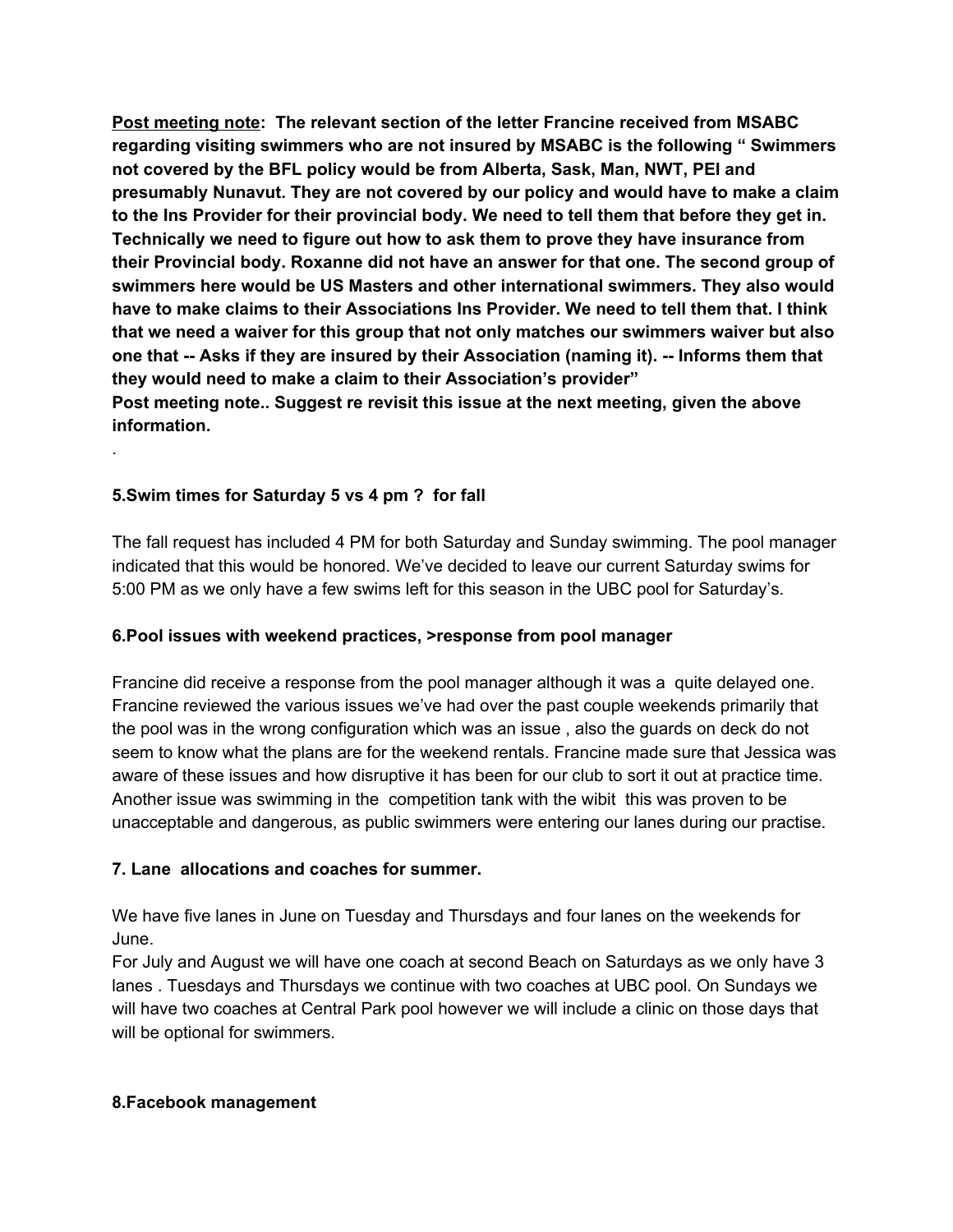It has come to the attention of the board that we have two separate Facebook pages which may be causing some confusion. Francine reported she had trouble with the messenger system set up on the current Facebook page.

## **Action item**

*● Francine will be contacting James Hooper , as he apparently is the administrator for the Facebook page ,to eliminate the old Facebook page and answer some of her questions regarding the current editing function on our current Facebook page*

## **9.News about pool maintenance**

Patricia reported that she had it on good authority and confirmed with the front desk, that they had hired a pool maintenance person at UBC aquatic centre ,hopefully this will mitigate some of the issues we've been having with the pool .

## **10. Trial swimmers**

We will no longer allowed trial swimmers who appear on deck requesting a swim. We will ask that they visit our website and request a trial swim. Trial swims are a once only offering. Trials swims would only be offered at the UBC pool.

## **Action item**

● *Francine will go through the waivers and develop a list of people that have had trial swims Patricia will forward her names of people that she has had waivers for as well. This will be posted on the share drive*

## **Officers reports:**

## **President**

Reported that most members seem to be satisfied with the club

# **Vice President**

Anna reported that all the bookings have been completed for the summer. We are on a waitlist for the two Saturdays in the summer that we could not book , at second beach pool. The request for fall has been put into UBC aquatic center.

## **Action Item**

● *Francine will put all contracts on the shared drive so each executive member can check in case there's discrepancies during practice.*

Action item June 23 swim at Burnaby is at 9:30 to 11 AM the UBC masters counter needs to be *changed to reflect this. Post meeting note,, this has been corrected.*